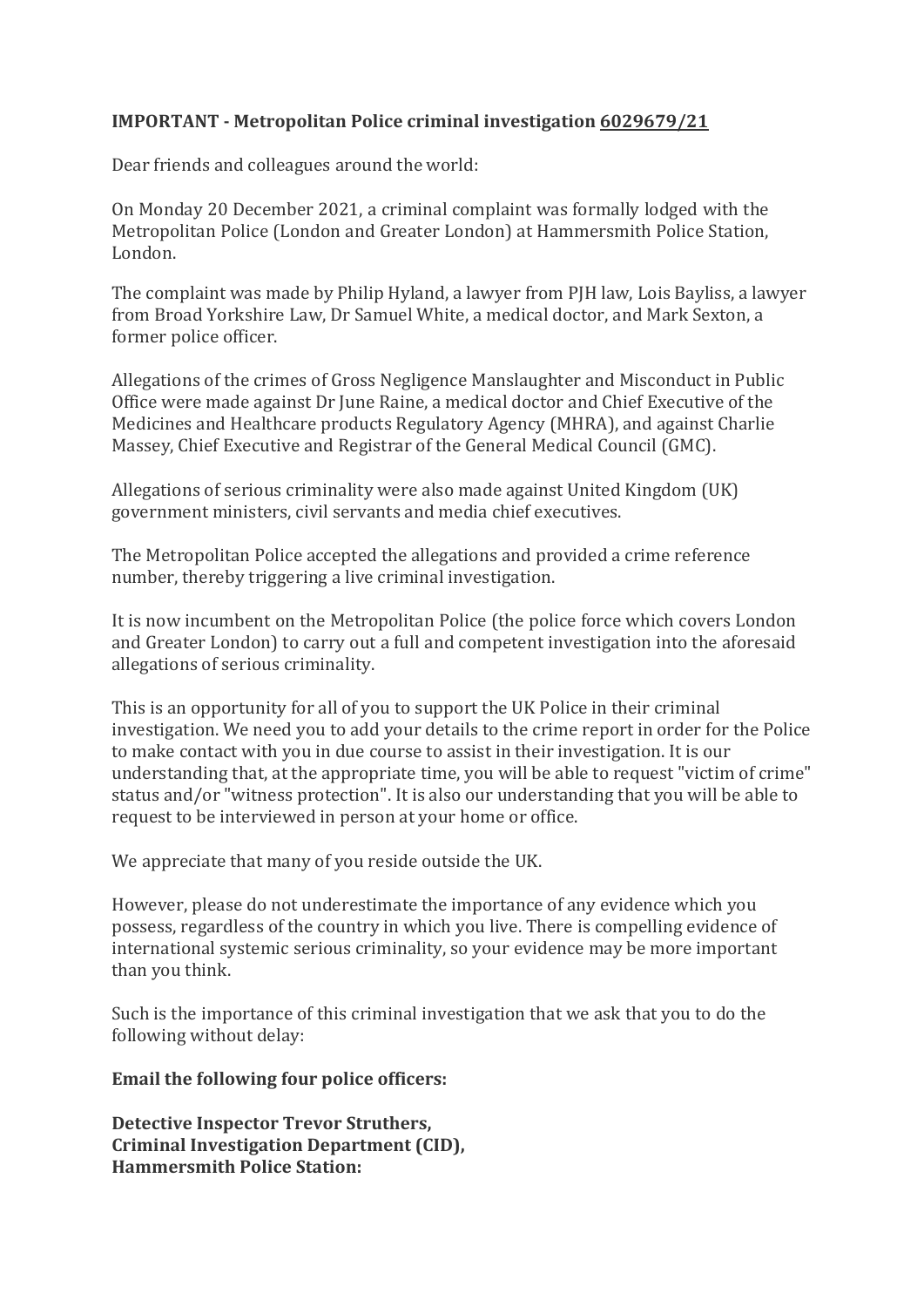## **[Trevor.Struthers@met.police.uk](mailto:Trevor.Struthers@met.police.uk)**

**Detective Sergeant Oliver Mallett, Criminal Investigation Department, Hammersmith Police Station:**

**Oliver.Mallett@met.police.uk**

**Detective Constable Tobias Hussey, Criminal Investigation Department, Hammersmith Police Station:**

[Tobias.Hussey@met.police.uk](mailto:Tobias.Hussey@met.police.uk)

**Police Constable Irvine, Hammersmith Police Station:**

[p259888@met.police.uk](mailto:p259888@met.police.uk)

**Please state:**

**"Dear Sirs,**

**FOR THE URGENT ATTENTION OF:**

**Detective Inspector Trevor Struthers Detective Sergeant Oliver Mallett Detective Constable Tobias Hussey Police Constable Irvine**

**I am aware that a criminal complaint has been made, crime reference number 6029679/21.**

**I have been asked by the original informants to provide my details to the investigating team and I request that that team is made awareof my details as soon as possible.My name is... (full name, including title).**

**My profession/occupation is.... (doctor, lawyer, scientist, care home worker, mother, housewife, postman, plumber, student, unemployed).**

**I am based in.. (country).**

**My email address is...**

**My telephone number is...**